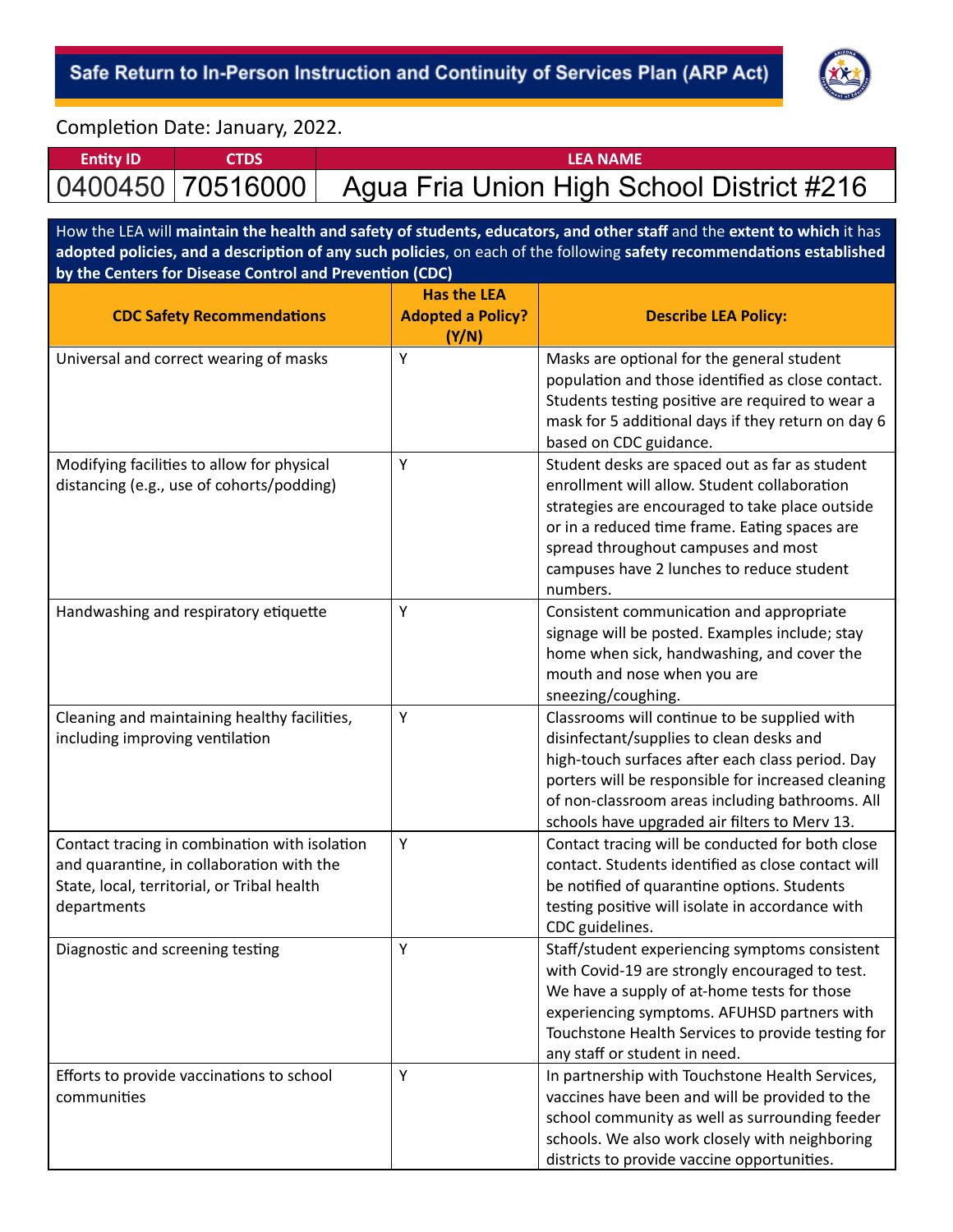

| Appropriate accommodations for children with  <br>disabilities with respect to health and safety<br>policies | AFUHSD complies with 504/IEP<br>accommodations.                                                                                                |  |
|--------------------------------------------------------------------------------------------------------------|------------------------------------------------------------------------------------------------------------------------------------------------|--|
| Coordination with State and local health<br>officials                                                        | AFUHSD has an identified county representative<br>who provides guidance and direction regarding<br>outbreaks, school closures, protocols, etc. |  |

How the LEA will ensure *continuity of services*, including but not limited to services to address students' academic **needs** and **students' and staff social, emoonal, mental health**, and **other needs**, which may include **student health and food services**

#### **How the LEA will Ensure Continuity of Services?**

Since the beginning of the pandemic, the District has put a strong focus on sustaining crucial student services. This has included our primary focus of teaching and learning including many others that include: Special Education services, student transportation and nutritional programs, student and staff connectivity, extra-curricular activities and more. Each one of these areas is task analyzed and adjustments are made as the needed. Important aspects of this plan included provided each student with a Chromebook for at home learning as needed and providing hotspots to families without suitable internet connections. Google classroom has become an important digital tool for our teachers and students, making it much easier to switch to remote learning if it were to be required again.

**Students' Needs:**

| <b>Academic Needs</b>                                               |                                                                                                                                                                                                                                                                                                                                                                                                                                                                                                                       |
|---------------------------------------------------------------------|-----------------------------------------------------------------------------------------------------------------------------------------------------------------------------------------------------------------------------------------------------------------------------------------------------------------------------------------------------------------------------------------------------------------------------------------------------------------------------------------------------------------------|
| Social, Emotional and Mental Health Needs                           | The AFUHSD provides social, emotional, and mental health needs at<br>all three tiers. Staff will/have received professional development<br>relative to trauma and social-emotional needs. Each site staffs<br>counselors, one social worker, and two staff dedicated solely to<br>social-emotional well-being. AFUHSD partners with Touchstone<br>Health Services for School-Based Services for on-site therapy.<br>Students will be provided monthly lessons aligned with all five<br>social-emotional competencies. |
| Other Needs (which may include student<br>health and food services) | Small group therapy/MPWRD Peer to Peer Support Group                                                                                                                                                                                                                                                                                                                                                                                                                                                                  |
|                                                                     | Students asked to quarantine/isolate have access to their google                                                                                                                                                                                                                                                                                                                                                                                                                                                      |
|                                                                     | classroom to receive any course work while out. Teachers who are                                                                                                                                                                                                                                                                                                                                                                                                                                                      |
|                                                                     | out due to covid illness, but well enough to teach may do so remotely                                                                                                                                                                                                                                                                                                                                                                                                                                                 |
|                                                                     | so students do not lose instruction time.                                                                                                                                                                                                                                                                                                                                                                                                                                                                             |
| <b>Staff Needs:</b>                                                 |                                                                                                                                                                                                                                                                                                                                                                                                                                                                                                                       |
| Social, Emotional and Mental Health Needs                           | Staff have been provided self-care tips through the 20-21 SY and will<br>continue in the 21-22 SY. Staff are provided EAP services at no cost.<br>School social workers can provide appropriate resources to staff who<br>need more intense support. We are currently working to provide<br>"in-house" counseling service to our staff through our insurance<br>vendor for the 22-23 SY.                                                                                                                              |
| <b>Other Needs</b>                                                  | The governing board has approved work and learn from home days<br>to support our staff members with a continuity of service for mental<br>health and social-emotional needs.                                                                                                                                                                                                                                                                                                                                          |

| The LEA must regularly, but no less frequently than every six months (taking into consideration the timing of       |                          |  |  |
|---------------------------------------------------------------------------------------------------------------------|--------------------------|--|--|
| significant changes to CDC guidance on reopening schools), review and, as appropriate, revise its plan for the safe |                          |  |  |
| return to in-person instruction and continuity of services through September 30, 2023                               |                          |  |  |
| <b>Date of Revision</b>                                                                                             | <b>November 12, 2021</b> |  |  |
| <b>Public Input</b>                                                                                                 |                          |  |  |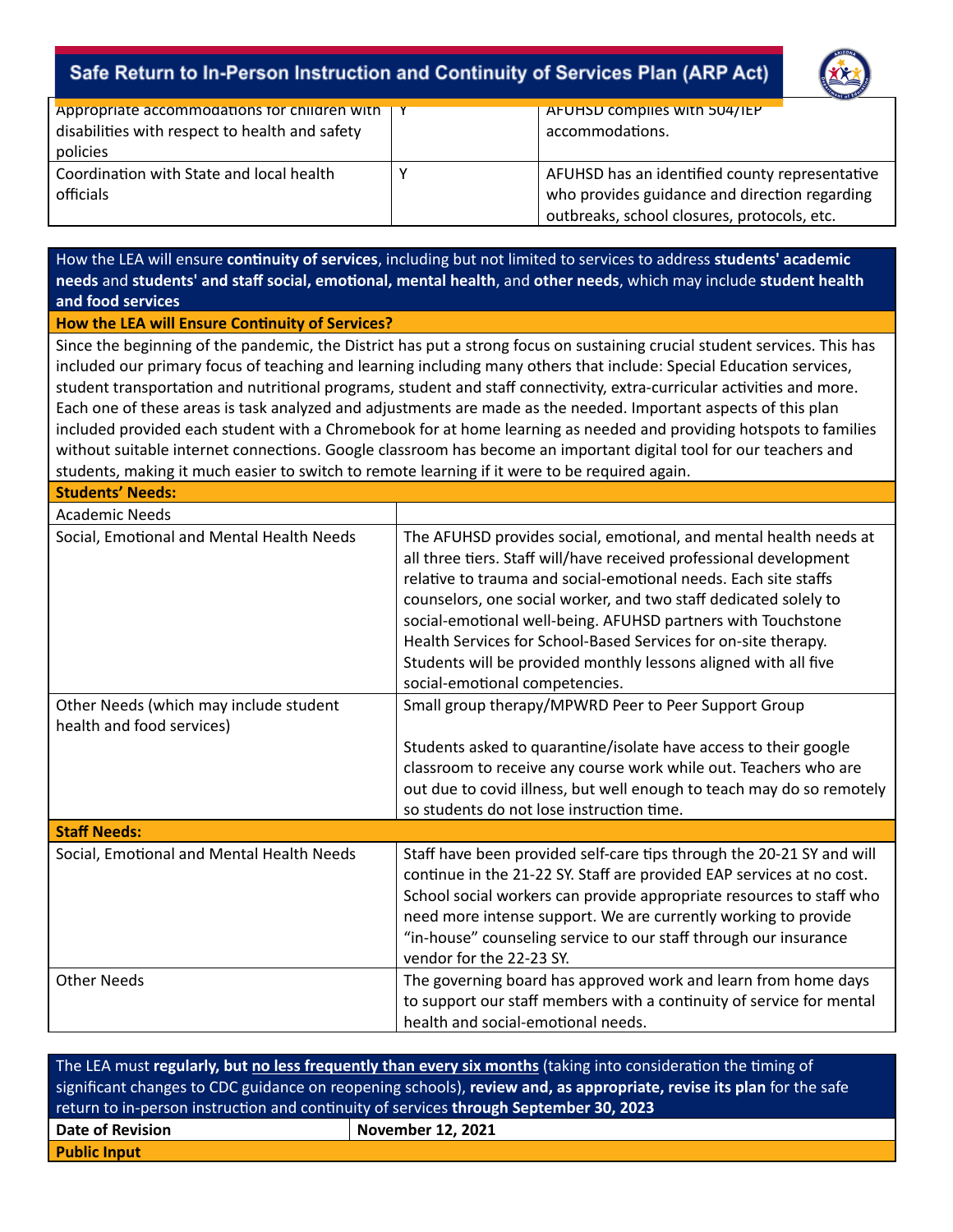

| Describe the process used to seek public | Families were surveyed regularly on a variety of topics since the pandemic   |
|------------------------------------------|------------------------------------------------------------------------------|
| input, and how that input was taken into | began largely utilizing Google forms. The District held a "Super Saturday"   |
| account in the revision of the plan:     | event on November 6. 300+ people participated including staff, students,     |
|                                          | community, and municipalities. Feedback was gathered involving several       |
|                                          | aspects of the district. Included were discussions regarding how to best     |
|                                          | utilize ESSER funds as well as COVID mitigation and education strategies.    |
|                                          | This feedback was very much in line with our original plan and there had not |
|                                          | been any changes in our teaching in learning structure, so no additional     |
|                                          | updates are needed at this time.                                             |

# **U.S. Department of Education Interim Final Rule (IFR)**

### **(1) LEA Plan for Safe Return to In-Person Instrucon and Connuity of Services**

- (a) An LEA must describe in its plan under section 2001(i)(1) of the ARP Act for the safe return to in-person  $instructor$  and continuity of services $-$ 
	- (i) how it will maintain the health and safety of students, educators, and other staff and the extent to which it has adopted policies, and a description of any such policies, on each of the following safety recommendations established by the CDC:
		- (A) Universal and correct wearing of masks.
		- (B) Modifying facilies to allow for physical distancing (*e.g.,* use of cohorts/podding)
		- (C) Handwashing and respiratory etiquette.
		- (D) Cleaning and maintaining healthy facilities, including improving ventilation.
		- (E) Contact tracing in combination with isolation and quarantine, in collaboration with the State, local, territorial, or Tribal health departments.
		- (F) Diagnostic and screening testing.
		- (G) Efforts to provide vaccinations to school communities.
		- (H) Appropriate accommodations for children with disabilities with respect to health and safety policies.
		- (I) Coordination with State and local health officials.
	- (ii) how it will ensure continuity of services, including but not limited to services to address students' academic needs and students' and staff social, emotional, mental health, and other needs, which may include student health and food services.

(b)(i) During the period of the ARP ESSER award established in section Start Printed Page 212022001(a) of the ARP Act, an LEA must regularly, but no less frequently than every six months (taking into consideration the timing of significant changes to CDC guidance on reopening schools), review and, as appropriate, revise its plan for the safe return to in-person instruction and continuity of services.

- (ii) In determining whether revisions are necessary, and in making any revisions, the LEA must seek public input and take such input into account
- (iii) If at the me the LEA revises its plan the CDC has updated its guidance on reopening schools, the revised plan must address the extent to which the LEA has adopted policies, and describe any such policies, for each of the updated safety recommendations.
- (c) If an LEA developed a plan prior to enactment of the ARP Act that meets the statutory requirements of section 2001(i)(1) and (2) of the ARP Act but does not address all the requirements in paragraph (a), the LEA must, pursuant to paragraph (b), revise and post its plan no later than six months after receiving its ARP ESSER funds to meet the requirements in paragraph (a).
- (d) An LEA's plan under section 2001(i)(1) of the ARP Act for the safe return to in-person instruction and  $continuity$  of services must be $-$ 
	- (i) In an understandable and uniform format;